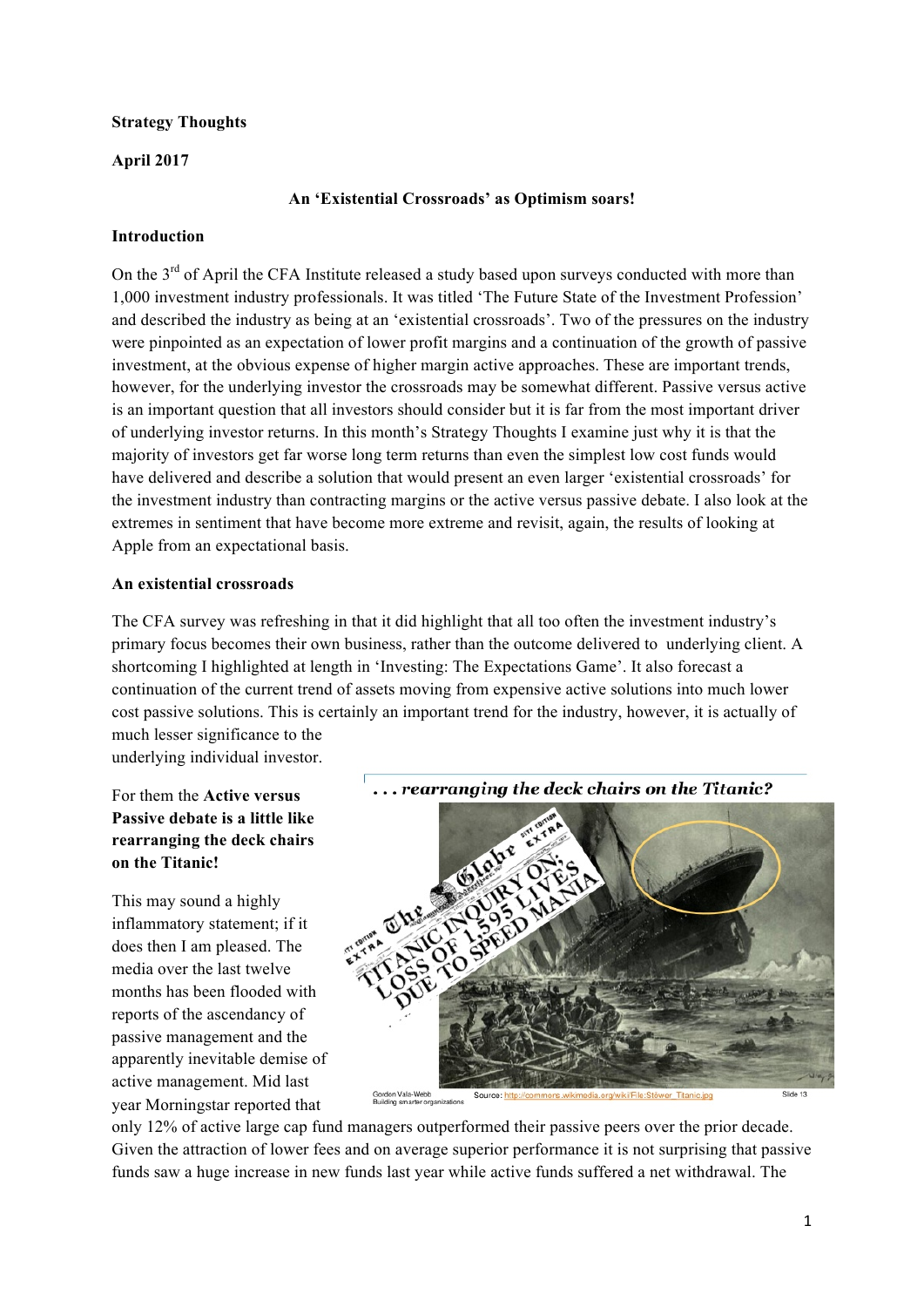actual numbers across all fund types, according to Morningstar, was that passive funds enjoyed inflows of more than \$500 billion while active funds fell by more than \$300 billion.

This behaviour on the part of investors and their advisors is understandable and, on one level, rational. The active fund management industry has many shortcomings, including the tendency to charge higher fees for supposed active management when, given the industry's strong tendency to herd, what many actually deliver can easily be described as a passive product, or 'closet indexing'. This is a subject I have discussed at length in the past and is now becoming more easily tracked with measures such as 'Activeshare'.

This increased visibility of how active managers are, and the competition brought about through the dramatic growth in indexed, or passive, funds, has put pressure on average expense ratios for actively managed equity funds. According to the 2016 Investment Company handbook from 2000 to 2015 the average expense ratio of an actively managed equity fund fell from 106 basis points to 84 basis points, a 21% decline. However, over the same period the expense ratios of indexed equity funds fell from just 27 basis point to 11 basis points, a 60% decline.

The attraction, from both a cost and average performance basis, of low cost index funds is understandable, however, it is unfortunately the case that the average investor will still most likely receive disappointing returns over the long term, and this will not be as a result of paying high fees. It will be down to how their portfolio is constructed and managed and the very strong likelihood that they will make just the wrong investment decisions at just the wrong time. I highlighted this in "Investing: The Expectations Game" using numbers released by the US based research group DALBARS. That research showed that over the thirty years to the end of 2014 the average equity mutual fund investor in the US achieved annualised returns of just 3.79% while over the same period the S&P500 delivered annualised returns of 11.6%. Some of this underperformance would have been due to paying too much in fees, but by far and away the largest determinant of average investor returns was the timing of their decisions to get in and out of the market. This tendency for marked underperformance on the part of individual investors continued through 2016. In their most recent release DALBAR showed that the average US mutual fund investor lagged the S&P500's return for the year by almost 5% and again the majority of this underperformance was due to poor timing decisions. It seems, perhaps not surprisingly given the negativity that was pervasive ahead of president Trump's election victory, that the majority of investors missed out on the November and December 'Trump rally'.



The damage wrought through poor timing decisions is most easily illustrated with an example that I

included a few months ago in the January 2017 edition of Strategy Thoughts.

At the end of the 2000s the Wall Street journal declared that the single best performing equity mutual fund for the prior decade had been the CGM Focus Fund.

The fund had delivered a remarkable annualised return of 18%, however, as can be seen in the chart above, the journey for investors in the fund throughout that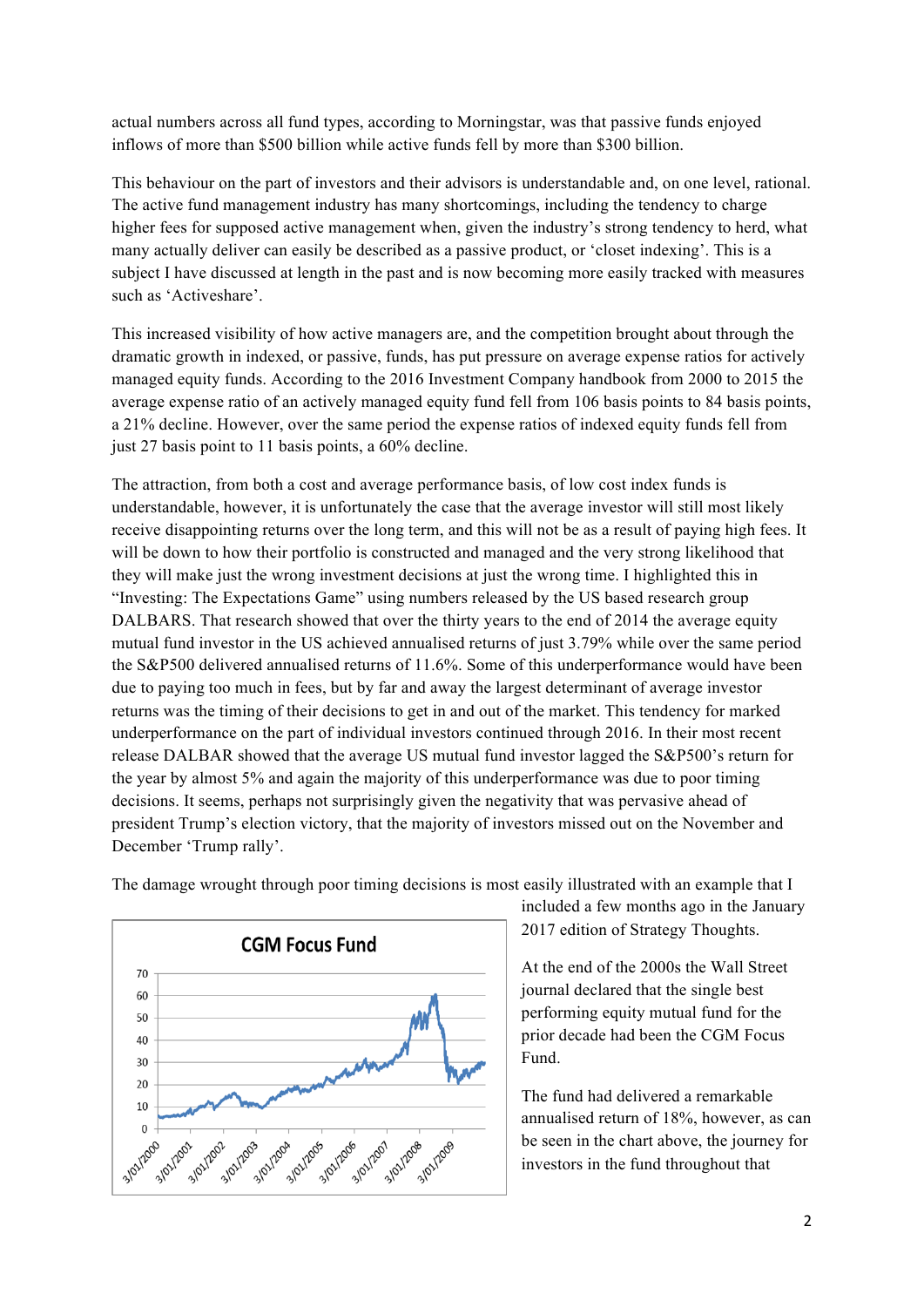decade was far from smooth. Nonetheless, that annualised return was more than 3% better than its nearest rival. The real question is how did the average investor fare throughout this volatile journey, and the sad answer is not very well at all. In fact, solely due to poor timing decisions, getting in when the fund was hot and panicking when it fell, the average investor in the CGM Focus Fund throughout the decade of the 2000s realised an annualised LOSS of 11%.

The fund, understandably given its performance, has a higher than average expense ratio which according to Yahoo finance is currently 1.2%. But the poor experience of the average investor in this fund was absolutely nothing to do with the fees it charged. It had everything to do with the poor timing decisions of investors. This brings up the very important question of what exactly is risk?

### **Risk?**

Risk can take many forms, unfortunately for investors most fund managers see volatility as being the prime determinate of risk. This largely results from the broad acceptance of the Capital Asset Pricing Model. Investopedia introduces the CAPM as follows;

The capital asset pricing model (CAPM) is a model that describes the relationship between systematic risk and expected return for assets, particularly stocks. CAPM is widely used throughout finance for the pricing of risky securities, generating expected returns for assets given the risk of those assets and calculating costs of capital. The general idea behind CAPM is that investors need to be compensated in two ways: time value of money and risk. The time value of money is represented by the risk-free rate and compensates the investors for placing money in any investment over a period of time. The risk-free rate is customarily the yield on government bonds like U.S. Treasuries.

This leads to the conclusion that risk and return are related and that more risky (more volatile) investments should over the long term deliver a higher return. Unfortunately this is not the case. In his excellent paper from 2007, 'CAPM is CRAP (or, The Dead parrot Lives!)' James Montier highlighted the many shortcomings of the CAPM not the least of which is that higher volatility in no way means higher returns, not even over the long term. Quoting a study by Jeremy Grantham of GMO he shows from 1963 through to 2006 (which most investors would consider 'the long term'), that within the 600 largest stocks in the US market the best returns were achieved by the least volatile stocks and the worst, by a long way, were delivered by the most volatile stocks. As Montier puts it; 'the complete inverse of the CAPM predictions'.

Despite its obvious shortcomings the CAPM is still widely taught and the approach to portfolio construction, and optimisation processes that contributed to the development of and are derived from the CAPM, continue to be used, and risk (volatility) and return continue to be seen as inextricably linked.

Ironically, in one way they are linked, but not in the way that the CAPM would forecast. Risk for the individual investor is not volatility, at least not as measured by investment professionals. In my experience most investors love 'good' volatility, i.e. an investment whose price may be extremely volatile, particularly when compared to the market, but that is trending dramatically higher. Conversely they hate 'bad' volatility when an investment trades in a highly volatile, but downward trending manner. This obviously makes assessing any individuals 'risk' tolerance very tricky, and yet this continues to be an integral part of the process of portfolio construction for any investor.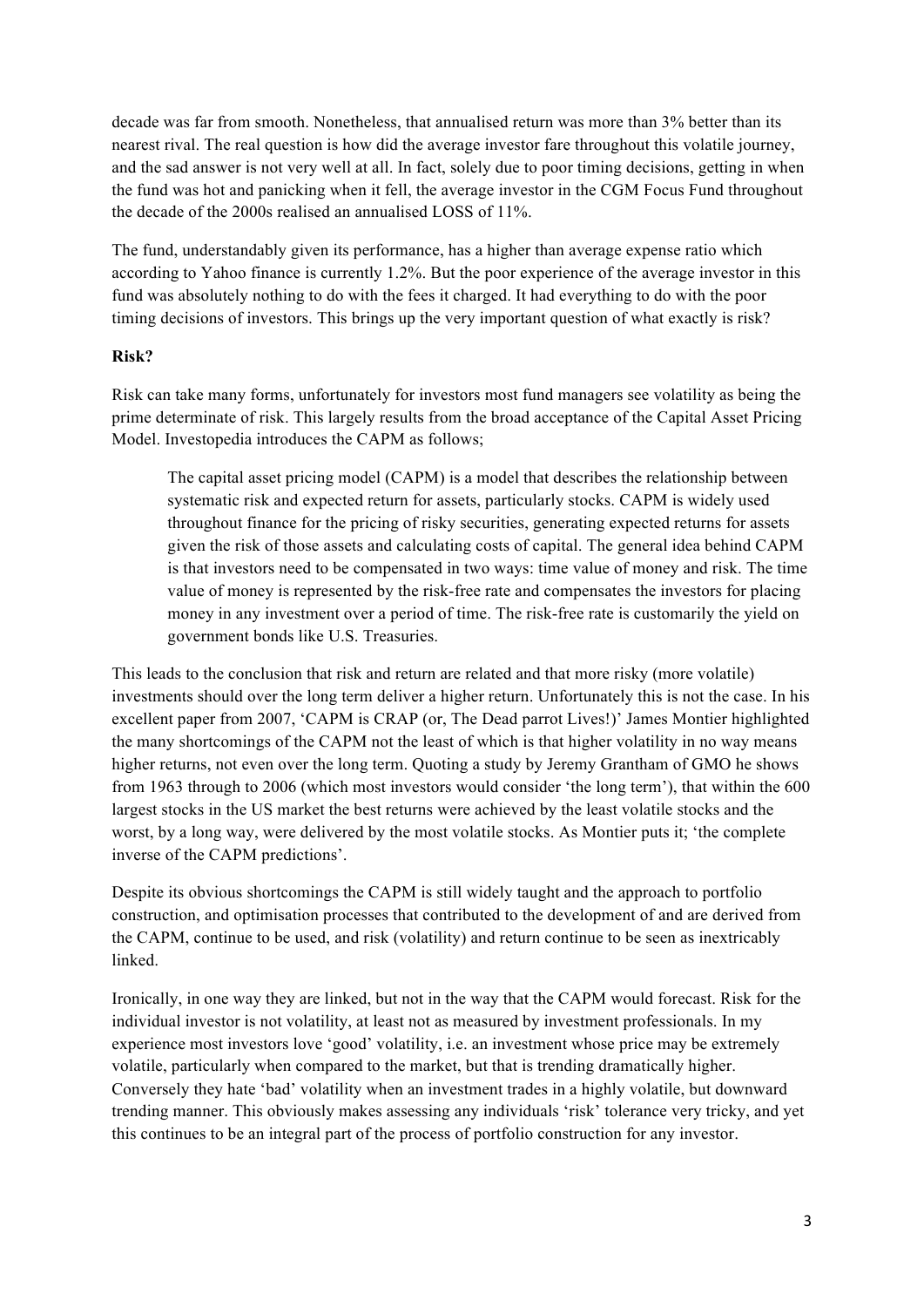For most investor the single largest risk they face is the permanent loss of capital, this is obviously quite different to volatility. Unfortunately most investors contribute to their own permanent loss of capital through their poor decision making, as was highlighted in the CGM Focus Fund discussion. Investors loved the upward sloping volatility the fund enjoyed in the mid 2000s and flocked into the fund, but the downward severe volatility that followed in 2008 was too much for most to bear and so they panicked out, almost certainly at just the wrong time, and so locked in that permanent loss.

The solution to this dilemma, for individual investors seeking a long term satisfactory return, is not just to rely on passive funds. This may alleviate a small element of any longer term underperformance that they may experience through higher fees, but they are still exposed to the emotional challenge that severe downward volatility presents. A long term investor in the US market, investing in



Vanguards very low cost mutual fund (VFINX) would have experienced the total return shown in the chart (left) over the last quarter of a century.

Over the entire period the compound annual growth rate has been a very healthy 9.25%, even with two historically painful bear markets. However, this raises the question as to whether the investor would have stuck with the fund from 2000 to late 2002 as the fund

fell month after month and the outlook was supposedly only getting bleaker and bleaker. If they did survive that test, and many didn't (just as most investors did not stick with CGM Focus throughout), they then faced an even more severe test of their resolve five years later. The DALBAR statistics quoted earlier confirm that the majority did not stick with their funds through the trying periods of downward volatility.

Most investors do not just invest in equities; many would be 'advised' to take a more 'balanced'



approach and to split their investment in some way between lower volatility bonds and higher volatility equities. An investor who took this supposedly more prudent approach, and split their funds equally between the two asset classes and regularly rebalanced the funds would have experienced a lesser return but less volatility too, as shown in the chart (left).

In this example, using the low cost

Vanguard S&P 500 mutual fund and the Vanguard intermediate treasury fund (VFITX), the return is not as good, a compound annual growth rate of 7.6% but the volatility has also been reduced. However, there would still have been some challenging periods through the deep equity bear markets.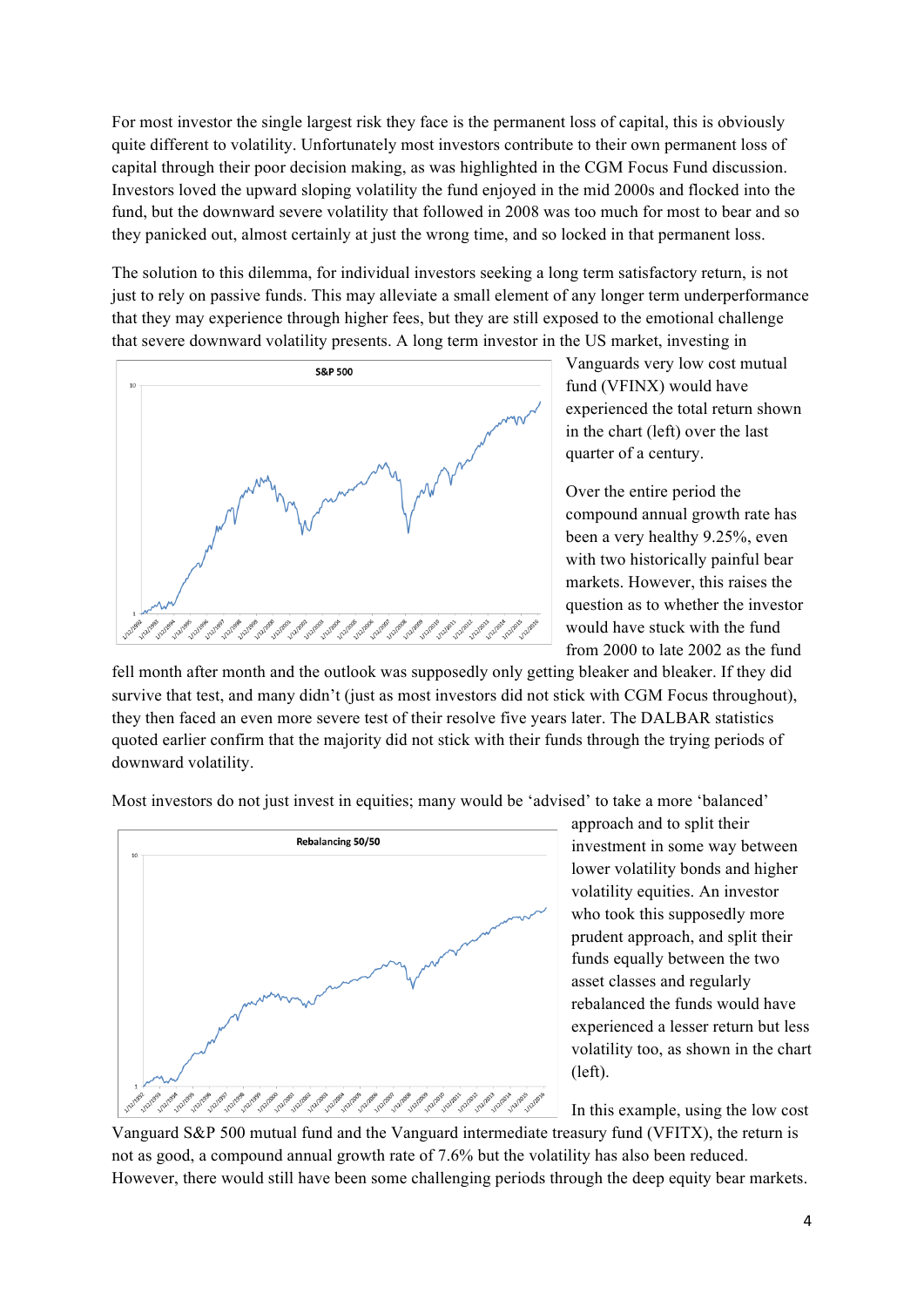In September of 2002 this rebalancing investor would be down 15% over the prior twenty five months and it would take more than another year before their fund was back to the levels it peaked at in 2000. This would have been a shocking change from the steady growth they had experienced throughout most of the 1990s. Then from late 2007 through to early 2009 this rebalancer would have endured a 25% loss over sixteen months. Not as severe as the losses endured by the pure equity investor but still probably enough to cause them to question holding any equities. This question would have been made even more real to them given the preponderance of 'expert' opinion then highlighting that equities did not actually outperform bonds over the long term and that the risk of Great Depression II was very high. The DALBARS statistics again imply that many investors would unfortunately have locked in those 'permanent losses of capital'.

A far superior outcome would have been achieved by either investor if they had thrown out the CAPM, ignored the risk assessment advice they may have received, and dared to be different in a highly disciplined manner. The chart below shows the results that would have been achieved by both the investors described above and one who invested solely in the S&P500 fund when it was above its 13 month moving average and switched into the intermediate treasury fund if, at the end of a month, it had fallen below its moving average. A simple approach that would have required monitoring only once a month (the same frequency as the rebalancer rebalanced), would have required a trade only



once every sixteen months on average, and would have delivered a compound annual growth rate of 11.9%. This outcome is not only clearly superior in term of long term return, it also substantially reduces the risk of making the wrong decision at just the wrong time as even the largest drawdowns experienced were far shallower, and importantly briefer, than in either of the other examples.

The active versus passive debate is an important debate, particularly given as the global funds management business is reportedly the second most profitable business in the world. However, for most investors reducing their fees will be of little consequence if they continue to leave themselves vulnerable to the occasionally overwhelming urge to make just the wrong decision at just the wrong time.

Many readers have already expressed interest in accessing a vehicle that invests in the manner described above, if this approach is of interest to others please contact me on kevin@strategythoughts.com .

### **Optimism**

Important inflection points in any market can always be seen, with the benefit of hindsight, as having occurred as a result of ever inflating expectations ultimately being disappointed, or of ever deflating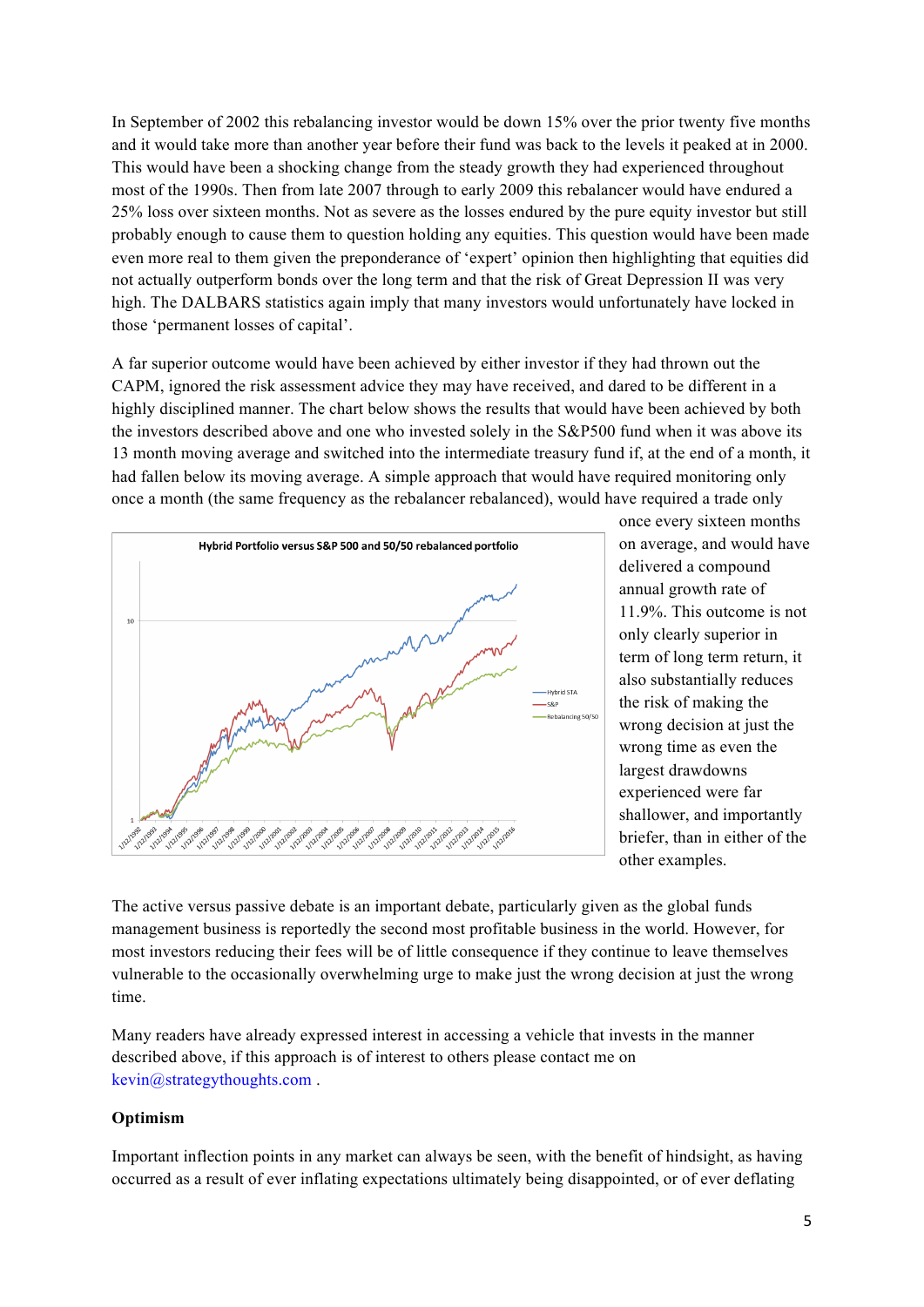expectations ultimately receiving a positive surprise. In real time the disappointment or surprise will not seem to be that bad, in the case of a peak, or that good, in the case of a bottom, but at an extreme of expectations it doesn't take much to actually be a disappointment or a surprise. With that as a back drop it was intriguing to see where expectations currently are in the US equity market. At the end of March the latest survey conducted by Wells Fargo and Gallup on investor and retirement sentiment was released.

# **Wells Fargo/Gallup Survey: U.S. Investor Optimism Rises to Highest Level in 16 Years**

CHARLOTTE - March 23, 2017

The Wells Fargo/Gallup Investor and Retirement Optimism Index is at a 16-year high following a 30 point increase from fourth-quarter 2016 to +126 in the first quarter. Investors are now the most optimistic they have been about the U.S. investment climate since the dotcom boom in November 2000, when the index was +130.



Optimism is now higher than it was at any time in the build up to the GFC, and the only comparable period was, as noted in the article above, the peak of the DotCom boom. Optimism can fuel more optimism, and that is undoubtedly what has been happening over the last four or five years, but this virtuous spiral cannot go on forever as throughout the process expectations understandably grow, but so too does the risk of a disappointment. Given the survey above the risk of disappointment is now higher than it was in 2007, ahead of the worst bear market since the 1930s. Investors should not view such survey results as a source of comfort or a reason for even more optimism. At the same time as the Wells Fargo survey came out the latest Investup sentiment results were published and they too show even more optimism toward equities in the US and their measure continues to sit comfortably in the Greed zone.

#### **Apple update**

Over the last two years, ever since it was announced that Apple was going to replace AT&T in the Dow jones Industrial Average, I have been tracking and discussing the relative levels of expectations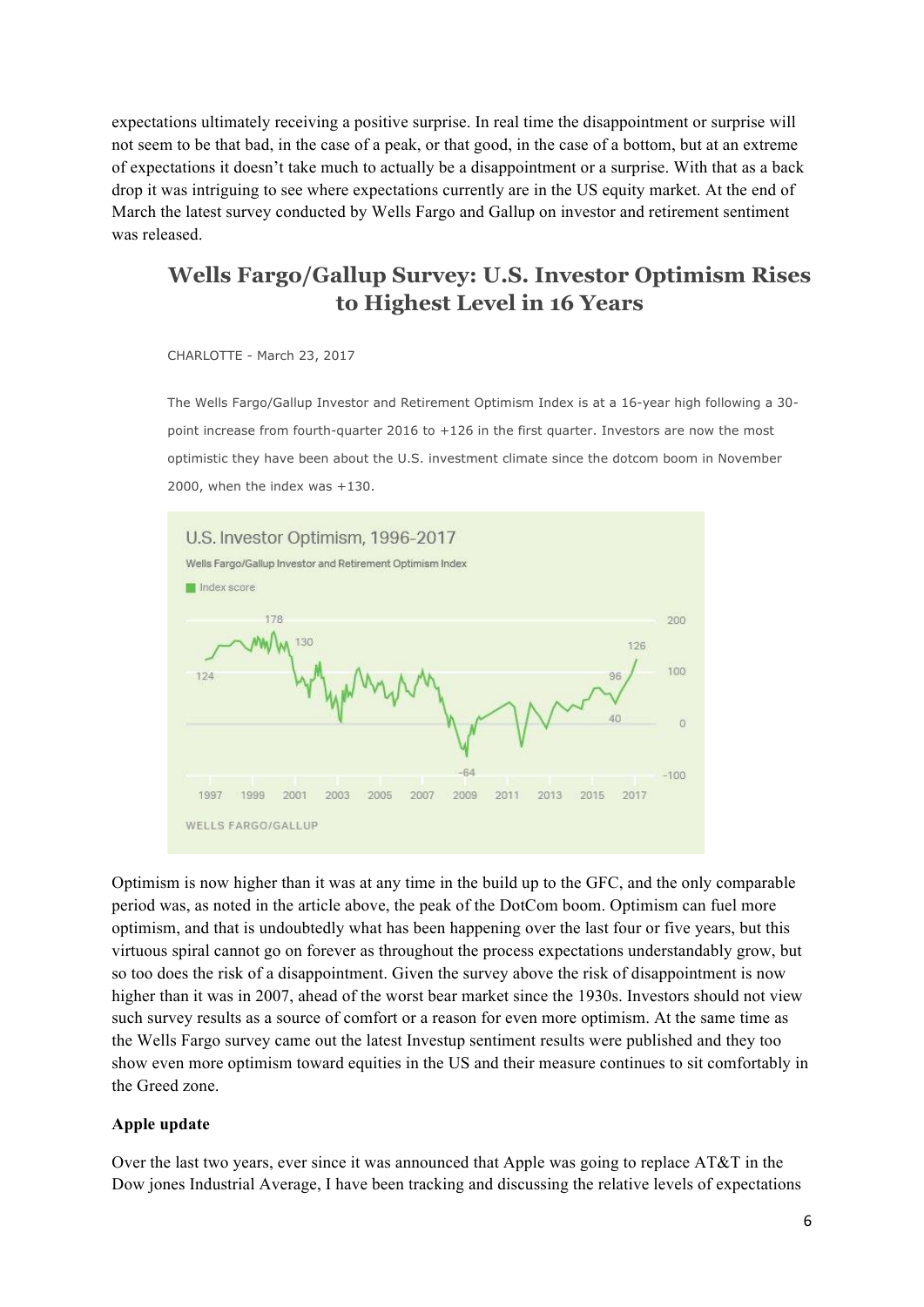that surrounded each stock. Over that period there have been some remarkable ebbs and flows between the two company's stock prices. Eleven months ago I wrote;

Expectations are beginning to change here too. A little over a year ago I highlighted the potential folly of getting too excited after Apple's stock was added to the Dow Jones Industrial Average at the expense of AT&T and have been monitoring the two stocks relative performance ever since. At the time of the switch I highlighted the markedly different performance of the two stock leading up to the switch and the understandably (but not necessarily useful) different expectations that industry analyst had for the two stocks.

*Given this history it is not surprising that analysts hold quite different opinions on the former and new Dow stocks. AT&T is followed by thirty two analysts and twenty four of them (75%) have either a hold, underperform or sell opinion. Apple, on the other hand, is followed by forty nine analysts and only ten of these (20.4%) have a hold or underperform opinion. None have a sell opinion.*

This was all written in the April 2015 edition of Strategy Thoughts in the wake of the Apple / AT&T switch taking place on the  $18<sup>th</sup>$  March. Since then AT&T has risen about 10%. Apple has plunged more than 25% and the market as a whole has slipped about 3%. As an aside had the switch never been made the Dow would almost certainly be comfortably trading at meaningful new high.

Despite Apple's poor performance the love affair with industry analyst continues, their average rating continues to be between a buy and a strong buy, this may highlight that the risk of disappointment continues. With AT&T however, the picture has changed with a marked improvement in the average analysts opinion to between neutral and a buy, and over the last few months there have been a number of analysts instituting new buy ratings on the stock.

Even though analyst may not be giving up on Apple the media has certainly been having a field day as the following Bloomberg headlines in the wake of the companies poor earnings report in late April highlight;

# There's Something Rotten in the State of Apple

# Apple Forecasts Second Sales Drop as iPhone Woes Deepen

# Apple Becomes the Dow's Worst Performer

These headlines are a world apart from those being seen little more than a year ago when, with the stock trading at \$130, Forbes wrote;

# **Apple Target Price Raised To \$260**

At the same time CNN reported glowingly that;

# **Apple stock is making regular**

# **Americans rich**